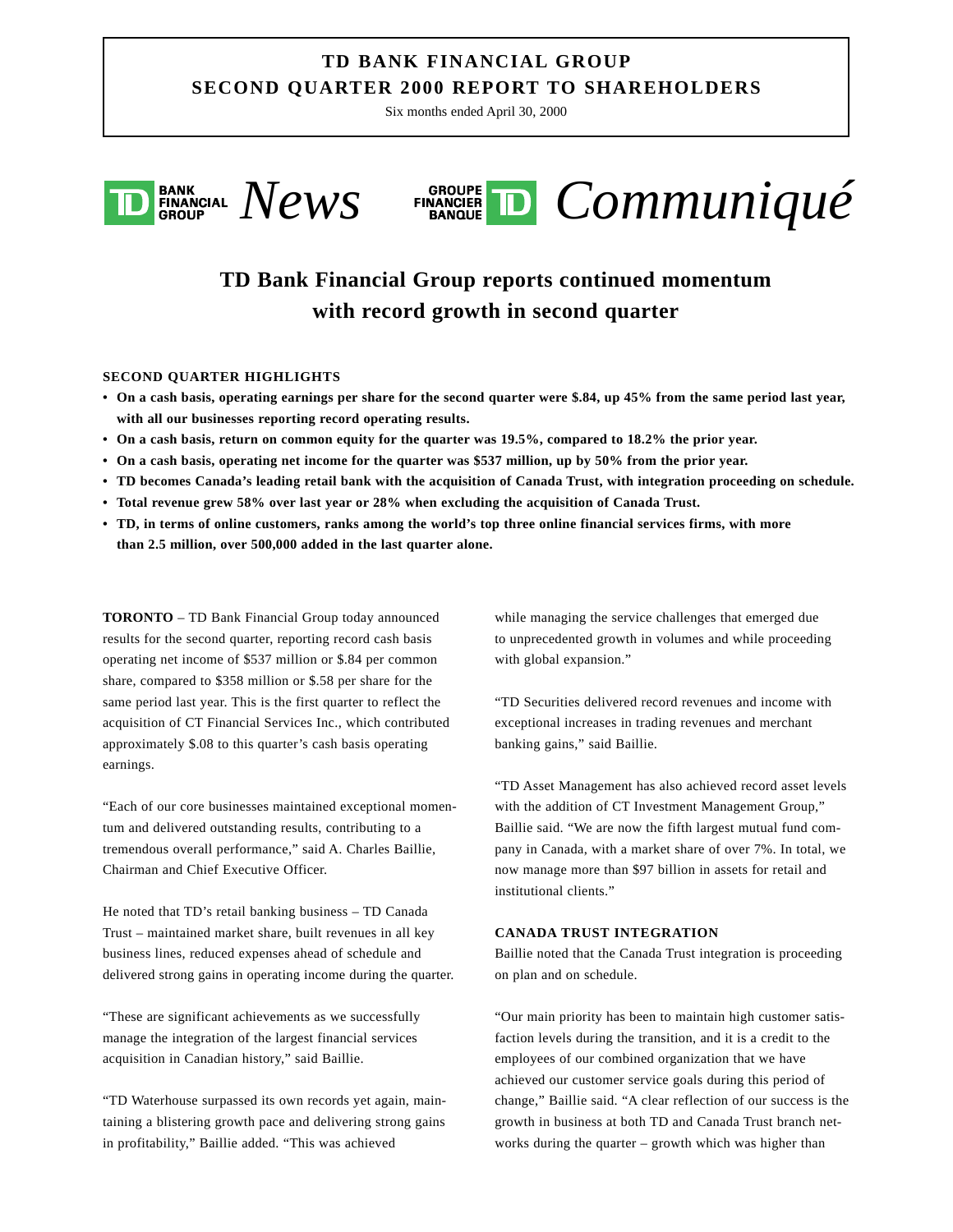anticipated. As well, due to expense controls established prior to the acquisition, we have achieved some of our targeted profit enhancements sooner than we expected."

#### **COMPETITION BUREAU REMEDIES UPDATE**

Just after the quarter end, in accordance with the undertaking given to the Competition Bureau on the acquisition of Canada Trust, TD announced the sale of the retail banking business of 13 TD Bank and Canada Trust branches in Southern Ontario for proceeds of approximately \$51 million. As part of the sale, all active employees in the affected branches will be offered employment by the purchasers.

"We are proceeding with the sale process for the Canada Trust MasterCard merchant and issuing business, also required as a condition by the Competition Bureau, and expect to complete this during the third quarter," Baillie said.

#### **E-COMMERCE LEADERSHIP**

TD built on its leadership in e-commerce and online financial services during the quarter, developing delivery channels and services that benefit customers while opening up new growth opportunities for TD businesses.

"We ended the second quarter with over 2.5 million online customers worldwide, with the significant contribution of TD Waterhouse's strong growth during the quarter," Baillie said. "In terms of online customers, that makes us one of the three largest online financial services firms in the world, and we have the strategies to build profitably on that advantageous position. Our leadership is adding value to customers in all our markets – and in all our businesses."

Baillie pointed to a range of e-commerce developments and achievements during the quarter:

• Online roadshow: TD Securities scored a global first with the successful completion of a US\$1.2 billion Rural Cellular Corporation debt financing transaction – the first loan syndication marketed through the internet. This innovative approach to leveraging the internet resulted in a financing with lower marketing costs for the issuer, greater convenience to the investor and faster execution.

- B-to-B e-commerce: We launched TD MarketSite, Canada's first business-to-business (B2B) electronic marketplace and trading portal, and went live with TD's internal procurement as planned on March 31. We are on track to begin extending B2B e-commerce services through TD MarketSite to business customers during the third quarter.
- Wireless delivery channels: We moved forward with the development of wireless internet access delivery on several fronts. In the U.S., TD Waterhouse joined Microsoft Corp. in a strategic development relationship to offer wireless online investing with "WebBroker Wireless for Pocket PC". In the U.K., TD Waterhouse joined with BT Cellnet's Genie Internet service to launch a market information service using Wireless Application Protocol (WAP)-enabled mobile phones, via Genie's Internet WAP platform; this service will extend to full trading by the fourth quarter. In Canada, we joined with NBS Transaction Systems and Bell Nexxia to introduce the "TD Green Key Wireless Terminal" for debit and credit cards – offering TD business customers the latest innovation in portable point-of-sale payment technology.
- Interactive TV: In the U.K., TD Waterhouse launched "TV Broker" – the first interactive television equity information service. By the end of the year, TV Broker will be available to over one million cable TV customers with digital set top boxes in the U.K. By the end of the third quarter, TV Broker will offer full share dealing as well as share and market information.
- Online insurance information: TD Insurance launched Canada's first internet one-stop life insurance shopping service, featuring an online quotation facility, price comparison shopping, and online sales of term insurance up to \$5 million.
- Web-based cash management: We joined with BROKAT, a global market leader in e-finance solutions, to develop an innovative new suite of internet-based cash management services for TD's small, mid-sized and corporate business customers.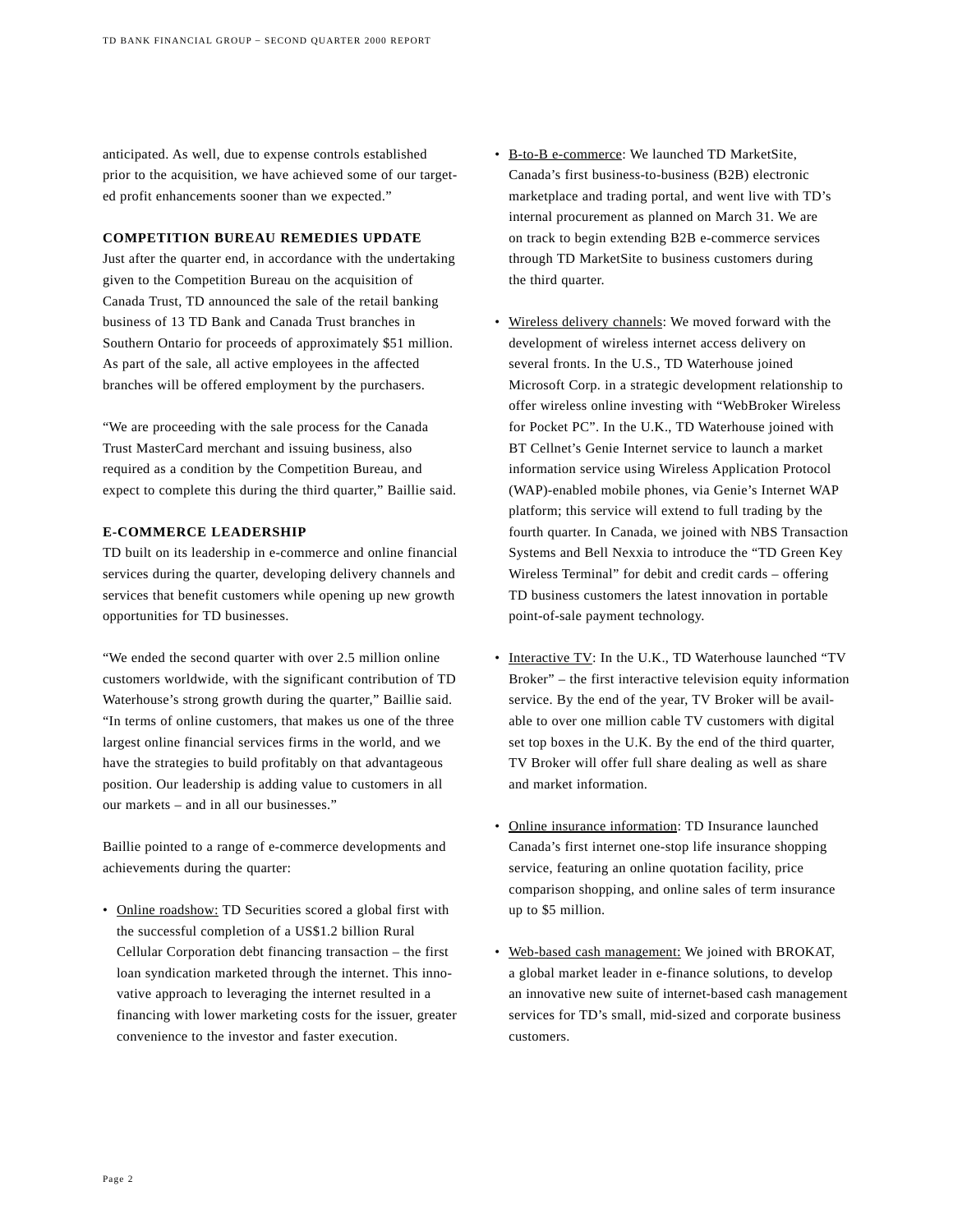#### **OTHER ACHIEVEMENTS**

TD's core businesses moved forward on other key strategic fronts. Among the highlights:

- TD Waterhouse continued its industry-leading global expansion by negotiating the acquisition of Dealwise Limited, a leading discount brokerage firm in the U.K., with a customer base of 230,000 accounts. When the acquisition is completed later this month, TD Waterhouse will be #1 in retail market share in the U.K., strengthening its platform for expansion to the European continent. As well, in Canada, TD Waterhouse completed the acquisition of CT Securities Inc., adding approximately 130,000 accounts and about \$3 billion in customer assets.
- TD Securities established a \$300 million mezzanine fund and specialized mezzanine finance team to increase the level of financing available to clients to help them fund organic growth, acquisitions and buy-outs.
- TD Securities made the decision to expand its media and telecom financing franchise by establishing high yield and merchant banking teams in London to further service this expanding sector in Europe.
- During the quarter, Bloomberg cited TD Securities as the #1 dealer in Canadian domestic new issue activity.
- TD Securities built on its market position by taking the lead on some of the largest and most innovative deals in recent Canadian capital markets history. For example, TD Securities led the largest BBB+ public issue ever offered in Canada for Shaw Communications and the largest structured medium-term note ever done in Canada for Bell Canada.
- TD and Canada Trust jointly announced a 3% cash-back mortgage – the first joint product offering available through both branch networks.

#### **OUTLOOK**

"Although central banks may raise interest rates during the next several months, the economic environment remains positive in Canada, the United States and our other global markets," Baillie said. "We aim to outpace the market yet again through 2000 and build shareholder value with further progress by our core businesses."

*(As reported Thursday, May 18, 2000)*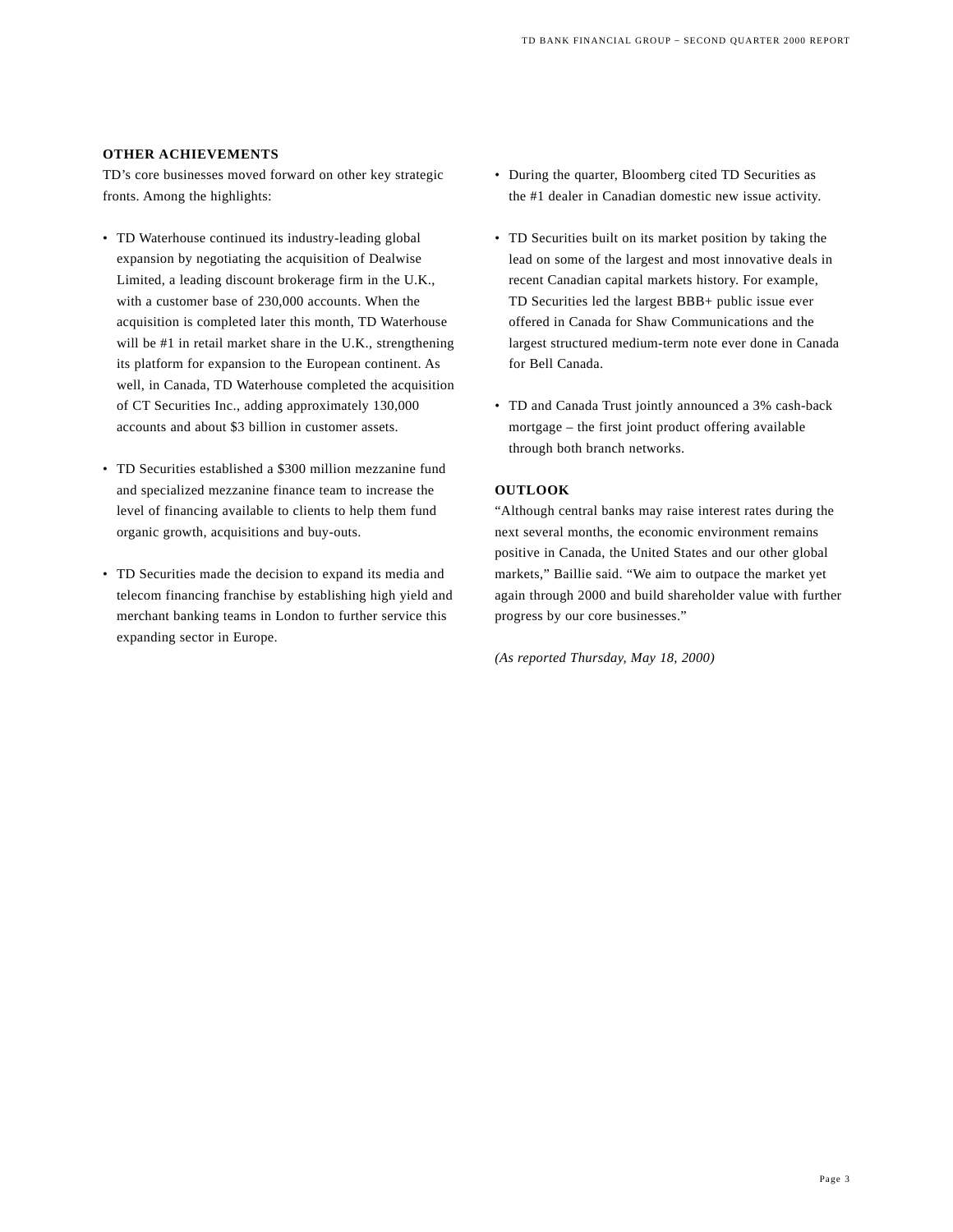## **Contact Information**

For further information, please contact:

**Shareholder Information** Call the Shareholders Relations department collect at (416) 944-5743.

Call toll free in Canada: 1-800-4NEWS-TD (1-800-463-9783). In Toronto, call: 982-News (982-6397). Outside of Canada, call collect: (416) 944-5743.

Internet address: http://www.tdbank.ca, E-mail address: tdinfo@tdbank.ca.

#### **General Information**

Financial: Contact Corporate & Public Affairs (416) 982-8578.

Products and services: Contact TD Access Telephone Banking – toll free, in Canada and the United States: 1-800-9TD-BANK (1-800-983-2265), Toronto: (416) 983-2265, French: 1-800-895-4463, Cantonese/ Mandarin: 1-800-387-2828, telecommunication devices for the deaf, call collect: (416) 982-4258.

**Online investor presentation:** Full financial statements and a presentation to investors and analysts are available on the TD Bank Financial Group web site at http://www.tdbank.ca/tdtoday/share.html.

**Earnings conference call:** Instant replay of the teleconference will be available from May 18 to June 18, 2000. Please call 1-877-289-8525 toll free, in Toronto (416) 647-1917, passcode 8310.

**Webcast of call:** An internet webcast of TD Bank Financial Group's quarterly conference call with analysts is available via the TD Bank Financial Group web site at http://www.tdbank.ca/tdtoday/share.html.

**Software required for webcast:** A Netscape 3.0 browser or better is required to access the broadcast via the internet. To access the webcast, Real Player is required. Those who wish to can download Real Player via the web site at http://quarterlybroadcasting.com.nexx.com/tdbank/index.cfm.

*This press release may contain forward-looking statements, including statements regarding the business and anticipated financial performance of TD. These statements are subject to a number of risks and uncertainties that may cause actual results to differ materially from those contemplated by the forward-looking statements. Some of the factors that could cause such differences include legislative or regulatory developments, competition, technological change, global capital market activity, changes in government monetary and economic policies, changes in prevailing interest rates, inflation levels and general economic conditions in geographic areas where TD operates.*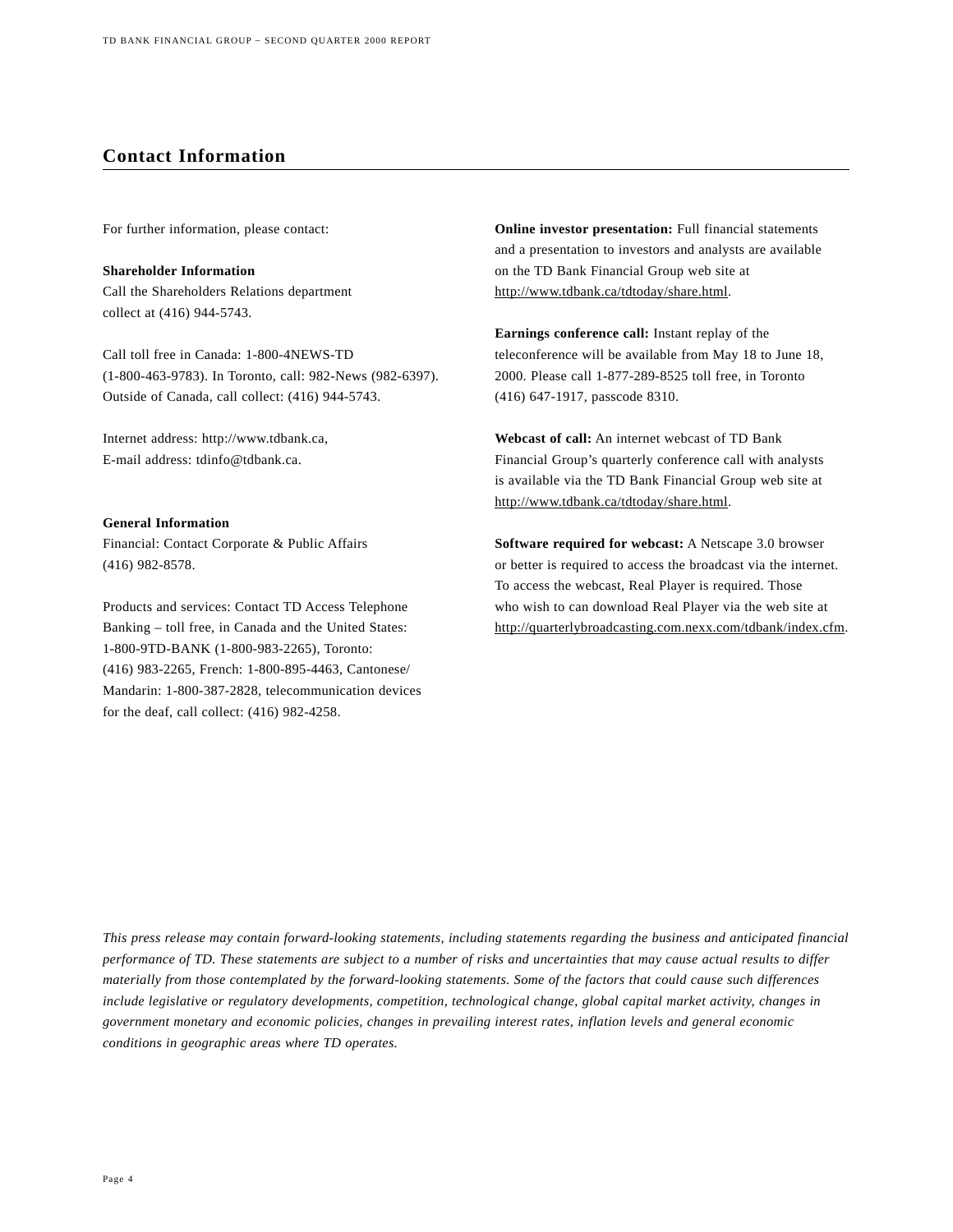This quarter's results include our acquisition of Canada Trust, which closed February 1, 2000, the first day of the quarter. Net income on a cash basis (excluding amortization of goodwill and intangibles and one-time restructuring costs related to Canada Trust) was \$537 million, 50% or \$179 million higher than the same quarter a year ago. Our very strong growth in net income was broad based, with all business segments contributing to our financial performance. Our results reflect the changing financial needs of our customers and our strategic investment in growth businesses that meet those needs. Other income continues to be the primary factor behind our revenue growth, increasing 77% or \$799 million to \$1,843 million powered by strong performance from TD Waterhouse, TD Asset Management and TD Securities. Net interest income grew 32% or \$242 million to \$994 million reflecting both the addition of Canada Trust and growth in our underlying personal and commercial banking businesses. Total revenue growth of 58% modestly exceeded expense growth of 57%, excluding the one-time restructuring charge of \$475 million related to Canada Trust, resulting in a slight improvement in our efficiency ratio to 62.5% from 62.7% last year.

Earnings per share on a cash basis were \$.84 this quarter compared to \$.58 a year ago, adjusting for the one-time restructuring charge. Canada Trust contributed approximately \$.08 per share to this record result. Excluding the restructuring charge, cash return on total common equity was 19.5% compared to 18.2% last year.

#### **NET INTEREST INCOME**

Net interest income on a taxable equivalent basis was \$994 million this quarter, \$242 million or 32% higher than the same quarter last year, as average earning assets grew 38% to \$251 billion. While this growth was largely due to the addition of Canada Trust, underlying lending activities in both personal and commercial banking and TD Waterhouse also experienced solid growth during the past year. Compared to the second quarter last year, net interest margin declined 9 basis points to 1.61%. The lower margin is attributable to our securitization of loan assets, which reduced net interest income while increasing other income.

### **CREDIT QUALITY AND PROVISION FOR CREDIT LOSSES**

The estimate for the 2000 full-year provision for credit losses is \$480 million. This estimate is \$180 million higher than our estimate established in the first quarter. The increase reflects an amount of \$90 million for the addition of Canada Trust and a \$90 million increase in the estimated credit losses in TD Securities. In the second quarter, \$135 million of the full-year estimate was expensed. The allowance for credit losses exceeded gross impaired loans by \$174 million at the end of the quarter, compared to a \$104 million excess at January 31, 2000.

The Bank's total accumulated general allowance for credit losses, which relates to both loans and off-balance sheet instruments, increased to \$849 million at April 30, 2000 from \$744 million at the end of the prior quarter, reflecting the addition of Canada Trust. These general allowances qualify as Tier 2 capital under guidelines issued by the Office of the Superintendent of Financial Institutions.

#### **OTHER INCOME**

Other income continues to be very strong and, at \$1,843 million this quarter, is \$799 million or 77% higher than the same quarter last year. While the addition of Canada Trust this quarter is a contributing factor, the majority of the increase was from our investment banking and wealth management businesses. TD Securities had a very strong quarter, contributing \$258 million to the growth in other income. Most businesses within TD Securities experienced year-overyear increases. Mergers and acquisition revenue more than doubled and trading revenue increased 58%. Corporate banking activity was also robust with corporate credit fees increasing 51% over the same quarter last year. Benefiting from strong merchant banking gains, net investment securities gains were \$146 million this quarter compared to \$80 million last year. The surplus over book value of our investment securities portfolio was \$432 million at April 30, 2000, compared to \$332 million at the end of the last quarter.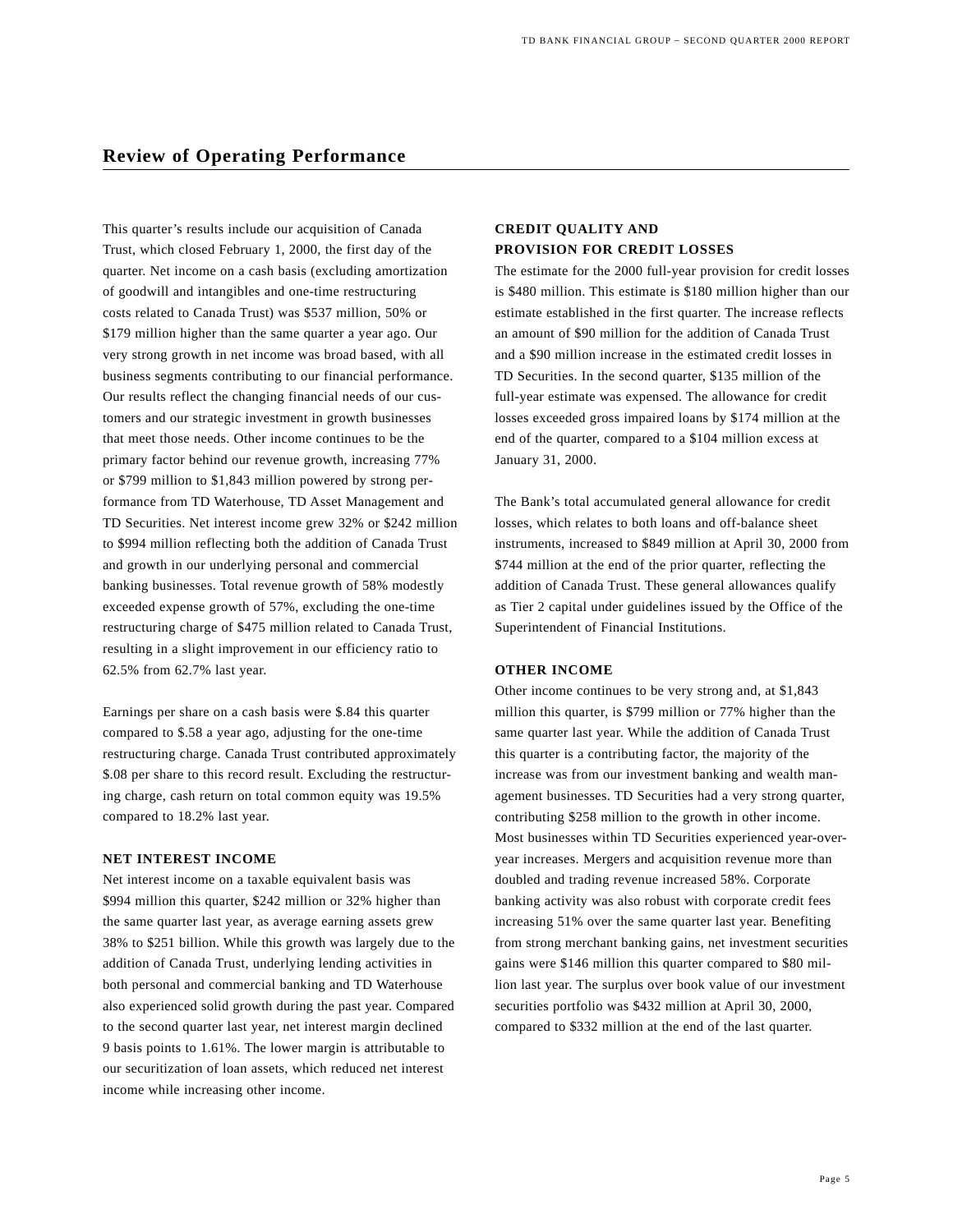TD Waterhouse contributed \$179 million to the increase in other income. Average trades per day at TD Waterhouse more than doubled this quarter to 255,000 compared to 118,000 a year ago. TD Evergreen, our full service broker, also experienced very strong other income growth of 77% this quarter.

TD Asset Management continued to benefit from strong mutual fund demand in Canada through our Green Line family of mutual funds and in the United States through our TD Waterhouse family of funds. That increased demand, coupled with the addition of CT Investment Management Group Inc., resulted in a 70% increase in other income from TD Asset Management from the second quarter last year.

Retail banking also contributed to the strong growth in other income. After including Canada Trust, trust fees increased over fourfold, insurance revenue more than tripled, and income from securitizations more than doubled compared to a year ago.

#### **NON-INTEREST EXPENSES**

Total cash expense growth from a year ago – excluding one-time restructuring charges – was 57%, with the addition of Canada Trust this quarter contributing 27% of the growth. The percentage growth in total revenue at 58% is modestly higher than expense growth and as such our efficiency ratio, excluding non-cash goodwill and intangible charges and onetime restructuring charges, improved 20 basis points to 62.5%.

Within wealth management, higher business activity in both TD Waterhouse and TD Asset Management contributed 13% and 3% respectively to our underlying expense growth. Higher revenue generation at TD Securities added 8% while personal and commercial banking contributed 6% to the overall growth in expenses.

#### **BALANCE SHEET**

Total assets as at April 30, 2000 were \$270 billion, \$62 billion or 30% higher than a year ago. The majority of this increase, \$48 billion, is from Canada Trust, however the growth in retail banking continues to be strong. Underlying personal loans increased 43% or \$7.7 billion year-over-year, of which TD Waterhouse contributed \$5.6 billion. Underlying growth in residential mortgages including securitizations increased by 5.3% or \$1.9 billion.

Personal non-term deposits grew \$14 billion or 56% over last year, with Canada Trust contributing \$10.1 billion of the increase. TD Waterhouse continued to be a major source of growth, contributing an additional \$2.9 billion, while underlying growth in personal non-term deposits accounted for the remaining \$1 billion. Personal term deposits increased \$28 billion; while Canada Trust contributed \$26 billion of the increase, underlying growth in personal term deposits has also been strong, rising 8% or \$2 billion.

#### **CAPITAL**

At the end of January 31, 2000, our Tier 1 and total capital ratios – 10.2% and 13.2% respectively – were very high, reflecting our increased capital position ahead of the closing of the Canada Trust transaction on February 1, 2000. As at April 30, 2000, our Tier 1 and total capital ratios are 7.2% and 10.2% respectively and are comparable to our ratios a year ago of 7.0% and 10.6%.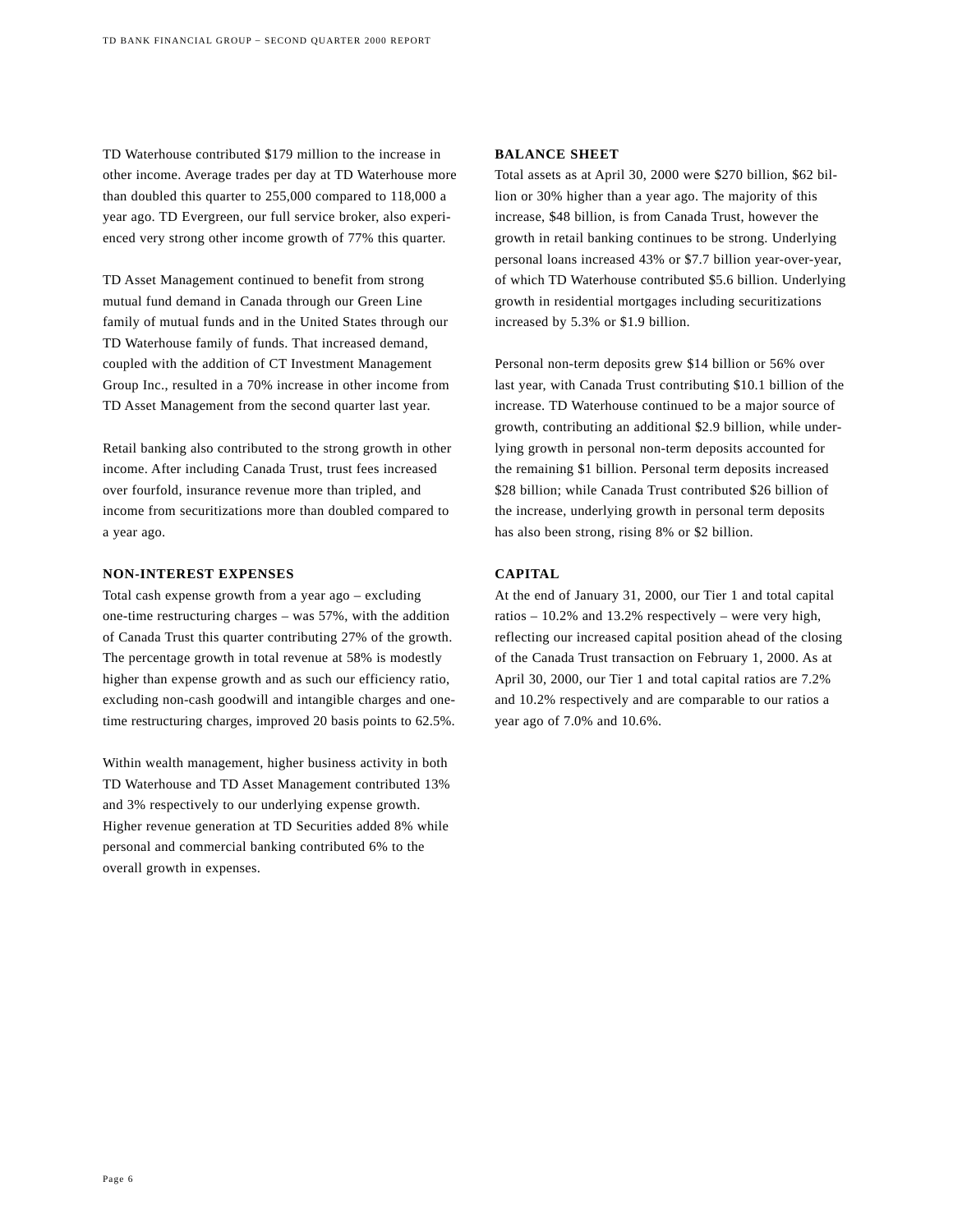## **Review of TD's Businesses1**

#### **TD CANADA TRUST**

The personal and commercial banking business of the Bank is now reported under the name TD Canada Trust. Collectively, these businesses are developing more integrated retail banking solutions to meet customer needs.

On a cash basis, TD Canada Trust's net income at \$211 million for this quarter was \$110 million or 109% higher than the same quarter last year, and was \$64 million or 44% higher than last quarter. These results reflect the inclusion of Canada Trust's retail banking operations effective February 1, 2000. In addition, these earnings reflect the strong underlying core earnings performance of each of TD Bank and Canada Trust when compared to their respective results a year ago.

We had solid revenue momentum as focus was placed on maintaining "business as usual" for all of our customers during the initial stages of the integration. Strong growth in business volumes resulted in a 15% increase in revenues over the same quarter last year on a comparable basis. Strong volumes from personal loans and deposits, as well as sharp increases in TD Evergreen trading volume, contributed to revenue growth. This revenue momentum, together with expense restraint and the early impact of integration synergies, led to an improvement in the efficiency ratio from 71% a year ago to 67% this quarter.

Return on total common equity declined from 17% a year ago to 14% for this quarter, as the significant increase in earnings was more than offset by the increase in common equity capital for the purchase of Canada Trust.

#### **TD WATERHOUSE**

TD Waterhouse's growth momentum continued in the second fiscal quarter with cash net income of \$105 million, an increase of \$53 million or 100% over the same quarter last year excluding the prior year securities gains. These results reflect strong growth in both commission revenue and net interest revenue. On a cash basis, return on total common equity improved year-over-year by 13 percentage points to 31%, excluding the prior year securities gains.

New records were once again set in key financial indicators including average trades per day of 255,000; 418,000 new accounts opened, and online penetration of 74%. Average trades per day of 255,000 represents an increase of 116% over a year ago. The number of active customer accounts now exceeds 2.8 million, a one-year increase of 49%, while assets under administration grew to over \$237 billion, a yearover-year increase of 51%.

Total revenue for TD Waterhouse amounted to \$688 million, an increase of \$322 million or 88% from the same quarter last year excluding the prior year securities gains, and is largely a result of the increased market activity, most notably online trading and margin loan growth.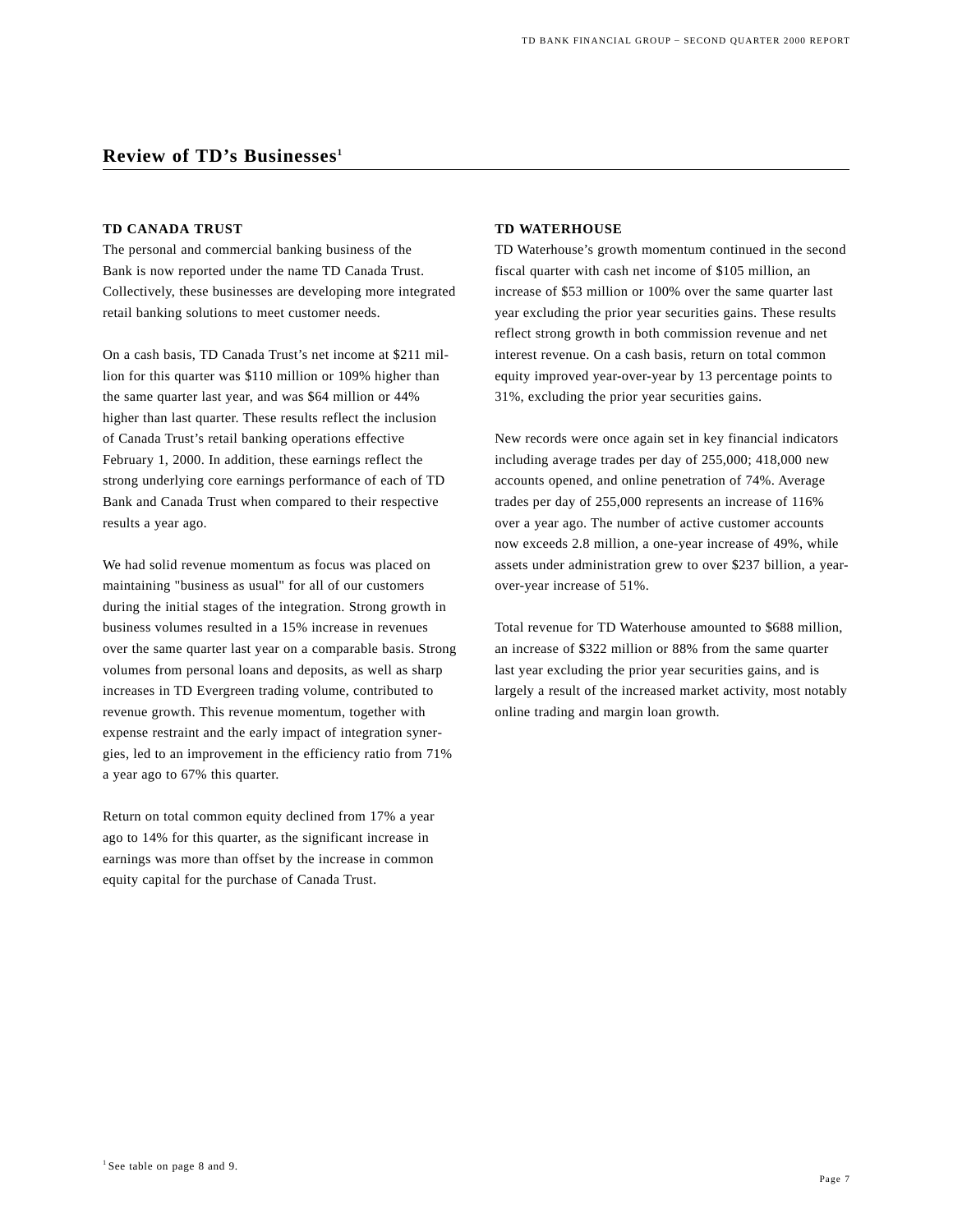#### **TD ASSET MANAGEMENT**

Cash net income for the quarter increased \$9 million or 82% versus last year, and increased \$7 million or 54% versus last quarter. This quarter represents the first period to include the results of Canada Trust's mutual funds group in TD Asset Management's results. The addition of Canada Trust significantly increases the mutual fund operations of TD Asset Management, as well as money management operations for high net worth individuals. Second quarter revenues have also been enhanced by the first full quarter of results from Greydanus, Boeckh & Associates and Harbour Capital Management Inc. Both companies were acquired in the first

quarter and amalgamated with TD Asset Management at the beginning of this quarter. At the end of the second quarter, TD Asset Management had over \$97 billion in assets under management, 53% increase over the prior year, driven primarily by strong growth in institutional, high net worth, and mutual fund assets.

### **Earnings by Business Segment**

|                                                                                                                                                                                                                              |                                        |             | <b>TD Canada Trust</b>                 |                                       |                                 | <b>TD Waterhouse</b>       |                   |
|------------------------------------------------------------------------------------------------------------------------------------------------------------------------------------------------------------------------------|----------------------------------------|-------------|----------------------------------------|---------------------------------------|---------------------------------|----------------------------|-------------------|
| For the three months ended                                                                                                                                                                                                   | Apr. 30<br>2000                        |             | Jan. 31<br>2000                        | Apr. 30<br>1999                       | Apr. 30<br>2000                 | Jan. 31<br>2000            | Apr. 30<br>1999   |
| Net interest income (on a taxable equivalent basis)<br>Provision for credit losses<br>Other income                                                                                                                           | \$<br>804<br>75<br>552                 | $\mathbf S$ | 557 \$<br>45<br>313                    | 507<br>46<br>272                      | \$<br>142S<br>546               | 118 \$<br>459              | 67<br>367         |
| Non-interest expenses excluding non-cash goodwill/intangible<br>charges and restructuring costs<br>Restructuring costs                                                                                                       | 914<br>$\overline{\phantom{0}}$        |             | 567<br>$\overline{\phantom{0}}$        | 554<br>$\overline{\phantom{0}}$       | 486<br>$\overline{\phantom{0}}$ | 388<br>$\qquad \qquad -$   | 274               |
| Net income before provision for income<br>taxes and non-controlling interest<br>Provision for income taxes (TEB)<br>Non-controlling interest in net income of subsidiaries                                                   | 367<br>156<br>$\overline{\phantom{0}}$ |             | 258<br>111<br>$\overline{\phantom{0}}$ | 179<br>78<br>$\overline{\phantom{0}}$ | 202<br>85<br>12                 | 189<br>76<br>10            | 160<br>67         |
| Net income – cash basis                                                                                                                                                                                                      | \$<br>$211 \tS$                        |             | 147 \$                                 | 101                                   | \$<br>105S                      | 103S                       | 93                |
| Non-cash goodwill/intangible charges, net of tax                                                                                                                                                                             |                                        |             |                                        |                                       |                                 |                            |                   |
| Net income – accrual basis                                                                                                                                                                                                   |                                        |             |                                        |                                       |                                 |                            |                   |
| Average assets (billions of dollars)                                                                                                                                                                                         | \$<br>115.9 $\frac{1}{2}$              |             | $61.5 \text{ }$ \$                     | 61.3                                  | \$<br>28.3 <sup>°</sup>         | 21.9 <sup>°</sup>          | 14.2              |
| Return on total common equity – cash basis <sup>1</sup>                                                                                                                                                                      | 14%                                    |             | 21%                                    | 17%                                   | 31%                             | 28%                        | 31%               |
| For the six months ended                                                                                                                                                                                                     |                                        |             | Apr. 30<br>2000                        | Apr. 30<br>1999                       |                                 | Apr. 30<br>2000            | Apr. 30<br>1999   |
| Net interest income (on a taxable equivalent basis)<br>Provision for credit losses<br>Other income<br>Non-interest expenses excluding non-cash goodwill/intangible<br>charges and restructuring costs<br>Restructuring costs |                                        |             | $$1,361$ \$<br>120<br>865<br>1,481     | 1.032<br>91<br>536<br>1,102           |                                 | \$<br>260S<br>1,005<br>874 | 127<br>632<br>514 |
| Net income before provision for income taxes and<br>non-controlling interest<br>Provision for income taxes (TEB)<br>Non-controlling interest in net income of subsidiaries                                                   |                                        |             | 625<br>267                             | 375<br>164                            |                                 | 391<br>161<br>22           | 245<br>103        |
| Net income – cash basis                                                                                                                                                                                                      |                                        | \$          | 358 \$                                 | 211                                   |                                 | \$<br>208S                 | 142               |
| Non-cash goodwill/intangible charges, net of tax                                                                                                                                                                             |                                        |             |                                        |                                       |                                 |                            |                   |
| Net income - accrual basis                                                                                                                                                                                                   |                                        |             |                                        |                                       |                                 |                            |                   |
| Average assets (billions of dollars)                                                                                                                                                                                         |                                        | \$          | 88.3 \$                                | 60.3                                  |                                 | \$<br>25.0 <sup>°</sup>    | 12.3              |
| Return on total common equity – cash basis <sup>1</sup>                                                                                                                                                                      |                                        |             | 18%                                    | 18%                                   |                                 | 30%                        | 23%               |

1 Excludes restructuring costs in 2000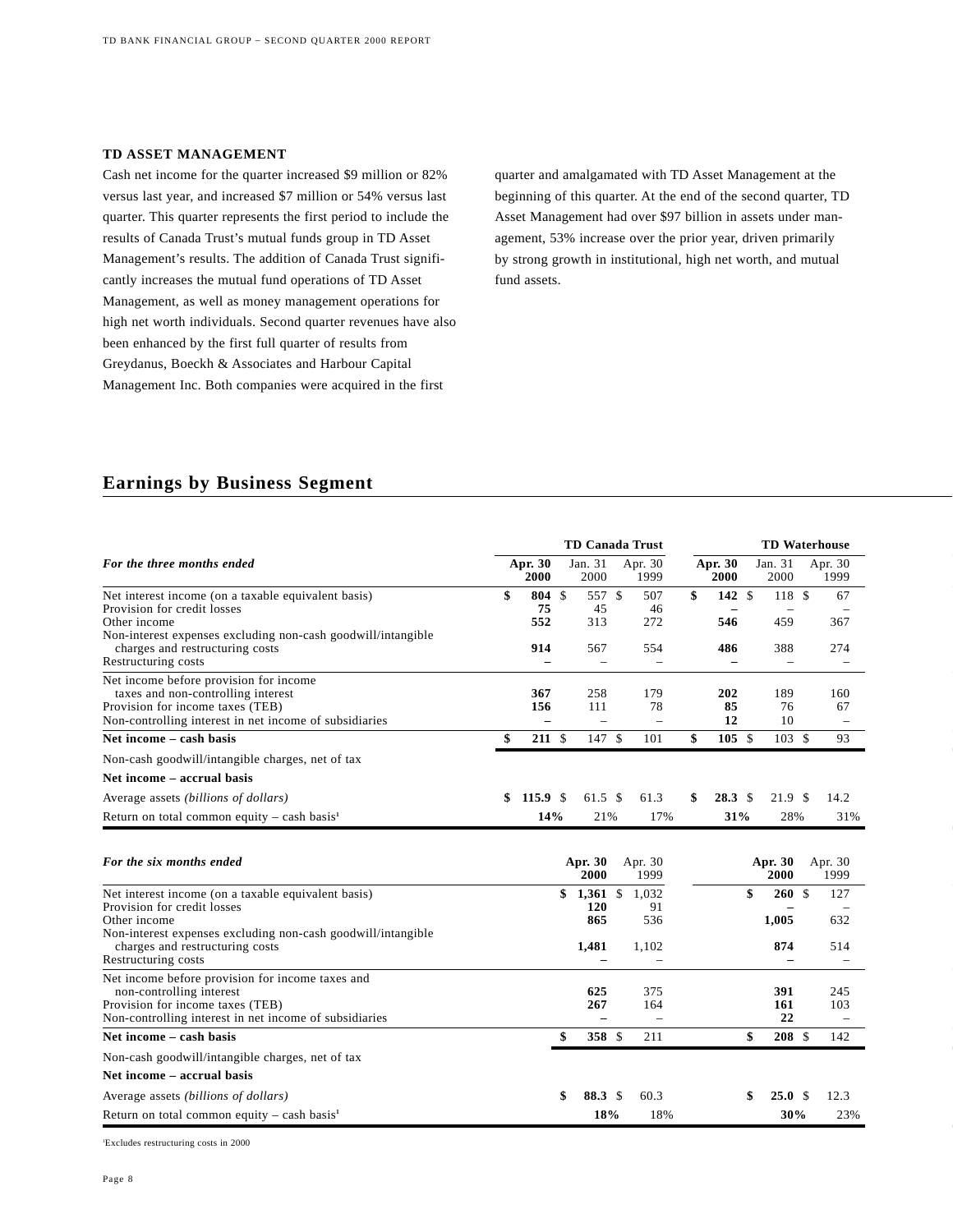### **TD SECURITIES**

TD Securities' cash net income was a record \$236 million, excluding special gains in prior quarters, compared with \$195 million in the first quarter this year and \$162 million in the second quarter last year. Return on total common equity was a record 27%.

TD Securities' businesses are developing more integrated solutions to meet client needs. Capital is managed at the consolidated level and TD Securities has been very effective at reducing lower yielding loans and reallocating capital to those businesses generating high returns.

Second quarter results reflect exceptional performance in foreign exchange, equity products, loan and domestic debt underwriting and advisory businesses. In addition, in the second quarter, merchant banking reported substantial gains on global media and telecom investments. The record results in these businesses more than offset a \$30 million increase in the provision for credit losses.

TD Securities continued to emphasize strong cost controls. The increase in non-interest expenses in this quarter reflects incentive compensation relating directly to increases in revenue.

|    |                      |               |                                         |                                      |                                        |                                        |                                        |                        |                                          |        |                                          | (unaudited, in millions of dollars) |                                 |               |                                          |
|----|----------------------|---------------|-----------------------------------------|--------------------------------------|----------------------------------------|----------------------------------------|----------------------------------------|------------------------|------------------------------------------|--------|------------------------------------------|-------------------------------------|---------------------------------|---------------|------------------------------------------|
|    |                      |               |                                         | <b>TD Asset Management</b>           |                                        |                                        | <b>TD Securities</b>                   |                        |                                          |        | Other                                    |                                     |                                 |               | <b>Total</b>                             |
|    | Apr. 30<br>2000      |               | Jan. 31<br>2000                         | Apr. 30<br>1999                      | Apr. 30<br>2000                        | Jan. 31<br>2000                        | Apr. 30<br>1999                        | Apr. 30<br>2000        | Jan. 31<br>2000                          |        | Apr. 30<br>1999                          | Apr. 30<br>2000                     | Jan. 31<br>2000                 |               | Apr. 30<br>1999                          |
| \$ | 5                    | $\mathsf{\$}$ | $6\sqrt{3}$<br>$\overline{\phantom{0}}$ | 6<br>$\overline{\phantom{0}}$        | \$<br>160S<br>60                       | 161S<br>30                             | 199<br>30                              | \$<br>$(117)$ \$       | (24)<br>$\overline{\phantom{a}}$         | \$     | (27)<br>(1)                              | \$<br>994 \$<br>135                 | 818<br>75                       | $\mathcal{S}$ | 752<br>75                                |
|    | 63<br>31             |               | 49<br>31                                | 37<br>23                             | 628<br>340                             | 471<br>263                             | 370<br>252                             | 54<br>$\boldsymbol{2}$ | (13)<br>(15)                             |        | (2)<br>23                                | 1,843<br>1,773                      | 1,279<br>1,234                  |               | 1,044<br>1,126                           |
|    | $\qquad \qquad -$    |               | $\overline{\phantom{0}}$                | $\overline{\phantom{0}}$             | $\overline{\phantom{0}}$               | $\overline{\phantom{0}}$               | $\overline{\phantom{0}}$               | 475                    | $\overline{\phantom{0}}$                 |        | $\overline{\phantom{0}}$                 | 475                                 | $\overline{\phantom{0}}$        |               |                                          |
|    | 37<br>17<br>$\equiv$ |               | 24<br>11<br>$\overline{a}$              | 20<br>9<br>$\overline{\phantom{0}}$  | 388<br>152<br>$\overline{\phantom{0}}$ | 339<br>144<br>$\overline{\phantom{0}}$ | 287<br>125<br>$\overline{\phantom{0}}$ | (540)<br>(245)<br>11   | (22)<br>(22)<br>$\overline{\phantom{0}}$ |        | (51)<br>(42)<br>$\overline{\phantom{0}}$ | 454<br>165<br>23                    | 788<br>320<br>10                |               | 595<br>237<br>$\overline{\phantom{m}}$   |
| \$ | 20S                  |               | 13S                                     | 11                                   | \$<br>236S                             | 195S                                   | 162                                    | \$<br>$(306)$ \$       |                                          | $-$ \$ | (9)                                      | \$<br>266S                          | 458 \$                          |               | 358                                      |
|    |                      |               |                                         |                                      |                                        |                                        |                                        |                        |                                          |        |                                          | 225                                 | 12                              |               | 10                                       |
|    |                      |               |                                         |                                      |                                        |                                        |                                        |                        |                                          |        |                                          | \$<br>41 \$                         | 446 \$                          |               | 348                                      |
| \$ | 4.7 $$$<br>62%       |               | 4.6 \$<br>80%                           | 4.3<br>67%                           | \$133.0\$<br>27%                       | 128.9 \$<br>22%                        | 119.7<br>16%                           | \$<br>9.8 <sup>°</sup> | 10.0 <sup>5</sup>                        |        | 9.2                                      | \$<br>291.7 \$<br>20%               | 226.9 \$<br>16%                 |               | 208.7<br>18%                             |
|    |                      |               | Apr. 30<br>2000                         | Apr. 30<br>1999                      |                                        | Apr. 30<br>2000                        | Apr. 30<br>1999                        |                        | Apr. 30<br>2000                          |        | Apr. 30<br>1999                          |                                     | Apr. 30<br>2000                 |               | Apr. 30<br>1999                          |
|    |                      | \$            | $11 \text{ }$ \$<br>112                 | 10<br>$\overline{\phantom{0}}$<br>81 |                                        | \$<br>321 \$<br>90<br>1,099            | 479<br>60<br>717                       |                        | \$<br>$(141)$ \$<br>41                   |        | (58)<br>99<br>15                         |                                     | \$<br>1,812<br>210<br>3,122     | $\mathbb{S}$  | 1,590<br>250<br>1,981                    |
|    |                      |               | 62<br>$\overline{\phantom{0}}$          | 49<br>$\qquad \qquad -$              |                                        | 603<br>$\overline{\phantom{0}}$        | 492<br>$\qquad \qquad -$               |                        | (13)<br>475                              |        | 27<br>$\overline{\phantom{a}}$           |                                     | 3,007<br>475                    |               | 2,184<br>$\overline{\phantom{0}}$        |
|    |                      |               | 61<br>28<br>$\qquad \qquad -$           | 42<br>19<br>$\overline{\phantom{0}}$ |                                        | 727<br>296<br>$\qquad \qquad -$        | 644<br>276<br>$\bar{ }$                |                        | (562)<br>(267)<br>11                     |        | (169)<br>(106)<br>$\qquad \qquad -$      |                                     | 1,242<br>485<br>33              |               | 1,137<br>456<br>$\overline{\phantom{m}}$ |
|    |                      | \$            | 33S                                     | 23                                   |                                        | \$<br>431 \$                           | 368                                    |                        | \$<br>$(306)$ \$                         |        | (63)                                     |                                     | \$<br>724 \$                    |               | 681                                      |
|    |                      |               |                                         |                                      |                                        |                                        |                                        |                        |                                          |        |                                          |                                     | 237                             |               | 21                                       |
|    |                      |               |                                         |                                      |                                        |                                        |                                        |                        |                                          |        |                                          |                                     | \$<br>487 \$                    |               | 660                                      |
|    |                      | \$            | 4.7 $$$<br>71%                          | 4.2<br>71%                           |                                        | \$<br>131.0 S<br>25%                   | 123.7<br>18%                           |                        | \$<br>10.0 S                             |        | 9.8                                      |                                     | \$<br>259.0 <sup>°</sup><br>18% |               | 210.3<br>17%                             |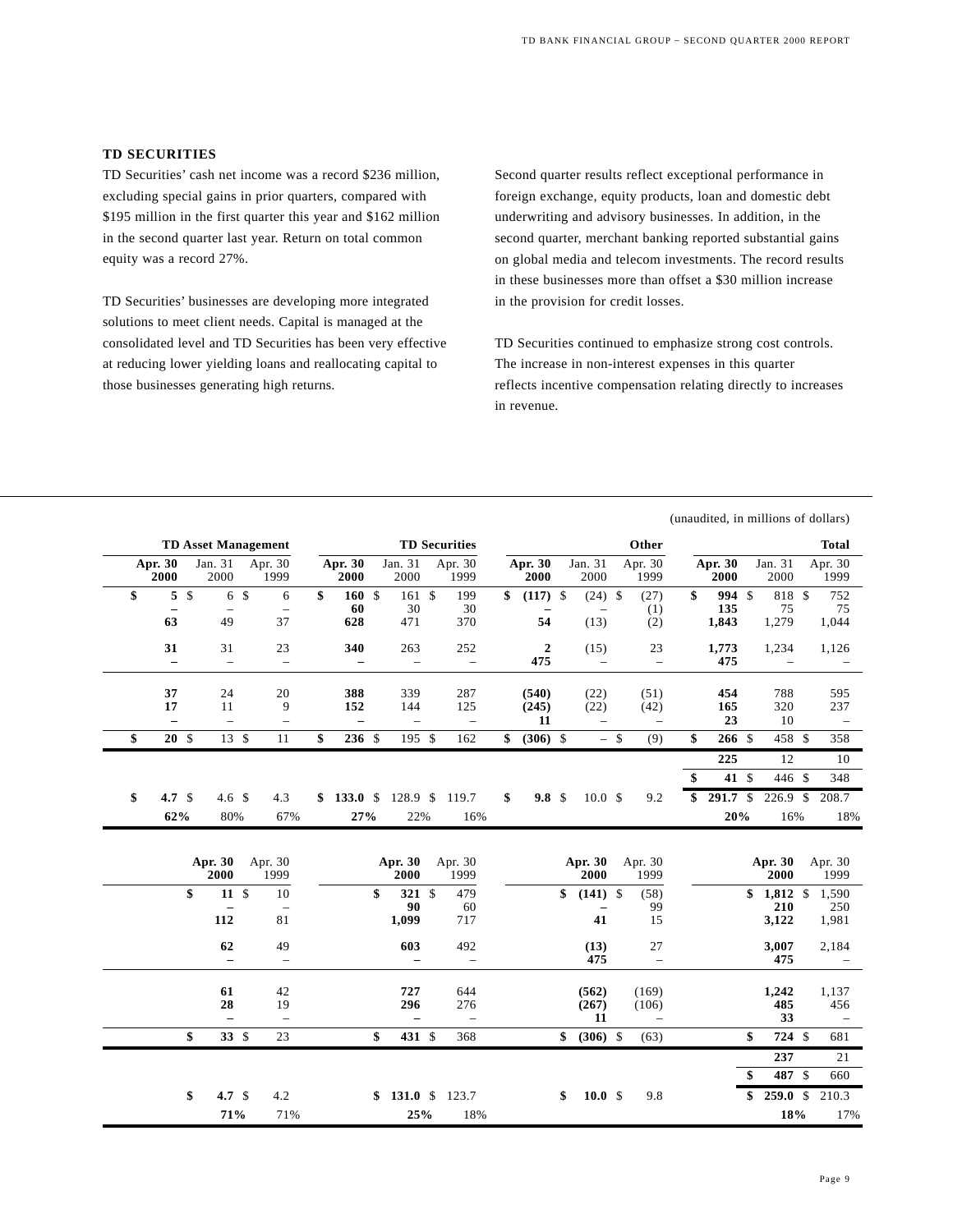## **Consolidated Interim Statement of Income**

(unaudited, in millions of dollars)

|                                                               | For the three months ended |                 |    |                 |              |                 | For the six months ended |                 |    |                          |  |
|---------------------------------------------------------------|----------------------------|-----------------|----|-----------------|--------------|-----------------|--------------------------|-----------------|----|--------------------------|--|
|                                                               |                            | Apr. 30<br>2000 |    | Jan. 31<br>2000 |              | Apr. 30<br>1999 |                          | Apr. 30<br>2000 |    | Apr. 30<br>1999          |  |
| Interest income                                               | \$                         | 3,600           |    | \$2,760         |              | \$2.653         |                          | \$6,360         |    | \$5,346                  |  |
| <b>Interest expense</b>                                       |                            | 2,654           |    | 1,992           |              | 1,949           |                          | 4,646           |    | 3,849                    |  |
| Net interest income                                           |                            | 946             |    | 768             |              | 704             |                          | 1,714           |    | 1,497                    |  |
| <b>Provision for credit losses</b>                            |                            | 135             |    | 75              |              | 75              |                          | 210             |    | 250                      |  |
| Net interest income after credit loss provision               |                            | 811             |    | 693             |              | 629             |                          | 1.504           |    | 1.247                    |  |
| Other income                                                  |                            |                 |    |                 |              |                 |                          |                 |    |                          |  |
| Investment and securities services                            |                            | 818             |    | 584             |              | 448             |                          | 1,402           |    | 857                      |  |
| Credit fees                                                   |                            | 166             |    | 129             |              | 118             |                          | 295             |    | 218                      |  |
| Net investment securities gains                               |                            | 146             |    | 88              |              | 80              |                          | 234             |    | 212                      |  |
| Trading income                                                |                            | 290             |    | 244             |              | 184             |                          | 534             |    | 283                      |  |
| Service charges                                               |                            | 124             |    | 76              |              | 69              |                          | 200             |    | 137                      |  |
| Card services                                                 |                            | 55<br>57        |    | 52              |              | 43              |                          | 107             |    | 89                       |  |
| Insurance<br>Other                                            |                            | 187             |    | 19<br>87        |              | 16<br>86        |                          | 76<br>274       |    | 30<br>155                |  |
|                                                               |                            | 1,843           |    | 1,279           |              | 1,044           |                          | 3,122           |    | 1,981                    |  |
| Net interest and other income                                 |                            | 2.654           |    | 1,972           |              | 1,673           |                          | 4,626           |    | 3,228                    |  |
| <b>Non-interest expenses</b>                                  |                            |                 |    |                 |              |                 |                          |                 |    |                          |  |
| Salaries and staff benefits                                   |                            | 982             |    | 662             |              | 606             |                          | 1.644           |    | 1.183                    |  |
| Occupancy                                                     |                            | 134             |    | 91              |              | 93              |                          | 225             |    | 183                      |  |
| Equipment                                                     |                            | 156             |    | 105             |              | 99              |                          | 261             |    | 192                      |  |
| Intangible amortization                                       |                            | 421             |    | 1               |              | $\equiv$        |                          | 422             |    | $\overline{\phantom{0}}$ |  |
| Restructuring costs                                           |                            | 475             |    |                 |              |                 |                          | 475             |    |                          |  |
| Other                                                         |                            | 501             |    | 376             |              | 328             |                          | 877             |    | 626                      |  |
| Non-interest expenses excluding goodwill expense              |                            | 2,669           |    | 1,235           |              | 1,126           |                          | 3,904           |    | 2,184                    |  |
| Net income (loss) before provision (benefit) for income taxes |                            | (15)            |    | 737             |              | 547             |                          | 722             |    | 1,044                    |  |
| Provision (benefit) for income taxes                          |                            | (118)           |    | 270             |              | 189             |                          | 152             |    | 363                      |  |
| Net income before non-controlling interest in subsidiaries    |                            | 103             |    | 467             |              | 358             |                          | 570             |    | 681                      |  |
| Non-controlling interest in net income of subsidiaries        |                            | 23              |    | 10              |              | $\equiv$        |                          | 33              |    | $\overline{\phantom{0}}$ |  |
| Net income before goodwill expense                            |                            | 80              |    | 457             |              | 358             |                          | 537             |    | 681                      |  |
| Goodwill expense, net of tax                                  |                            | 39              |    | 11              |              | 10              |                          | 50              |    | 21                       |  |
| <b>Net income</b>                                             |                            | 41              |    | 446             |              | 348             |                          | 487             |    | 660                      |  |
| <b>Preferred dividends</b>                                    |                            | 12              |    | 12              |              | 11              |                          | 24              |    | 22                       |  |
| Net income applicable to common shares                        |                            |                 |    |                 |              |                 |                          |                 |    |                          |  |
| - including goodwill expense                                  | \$                         | 29              | \$ | 434             | \$           | 337             | \$                       | 463             | \$ | 638                      |  |
| - excluding goodwill expense                                  | \$                         | 68              | \$ | 445             | $\mathbb{S}$ | 347             | \$                       | 513             | \$ | 659                      |  |
| Earnings per common share <sup>1</sup>                        |                            |                 |    |                 |              |                 |                          |                 |    |                          |  |
| - including goodwill expense                                  | \$                         | .05             | \$ | .70             | \$           | .56             | \$                       | .75             | \$ | 1.07                     |  |
| - excluding goodwill expense                                  |                            | .11             |    | .72             |              | .58             |                          | .83             |    | 1.11                     |  |
|                                                               |                            |                 |    |                 |              |                 |                          |                 |    |                          |  |
| Average number of common shares outstanding <i>(millions)</i> |                            | 621.6           |    | 620.6           |              | 594.4           |                          | 621.1           |    | 594.4                    |  |
| Number of common shares outstanding                           |                            | 621.7           |    | 621.5           |              | 594.5           |                          | 621.7           |    | 594.5                    |  |
| Number of options outstanding <sup>2</sup>                    |                            | 25.9            |    | 25.3            |              | 24.2            |                          | 25.9            |    | 24.2                     |  |

Certain comparative amounts have been reclassified to conform with current year presentation. 1 The per share figures have been adjusted to reflect the one-for-one stock dividend paid on July 31, 1999. 2 Options are, or will be, exercisable for an equivalent number of common shares.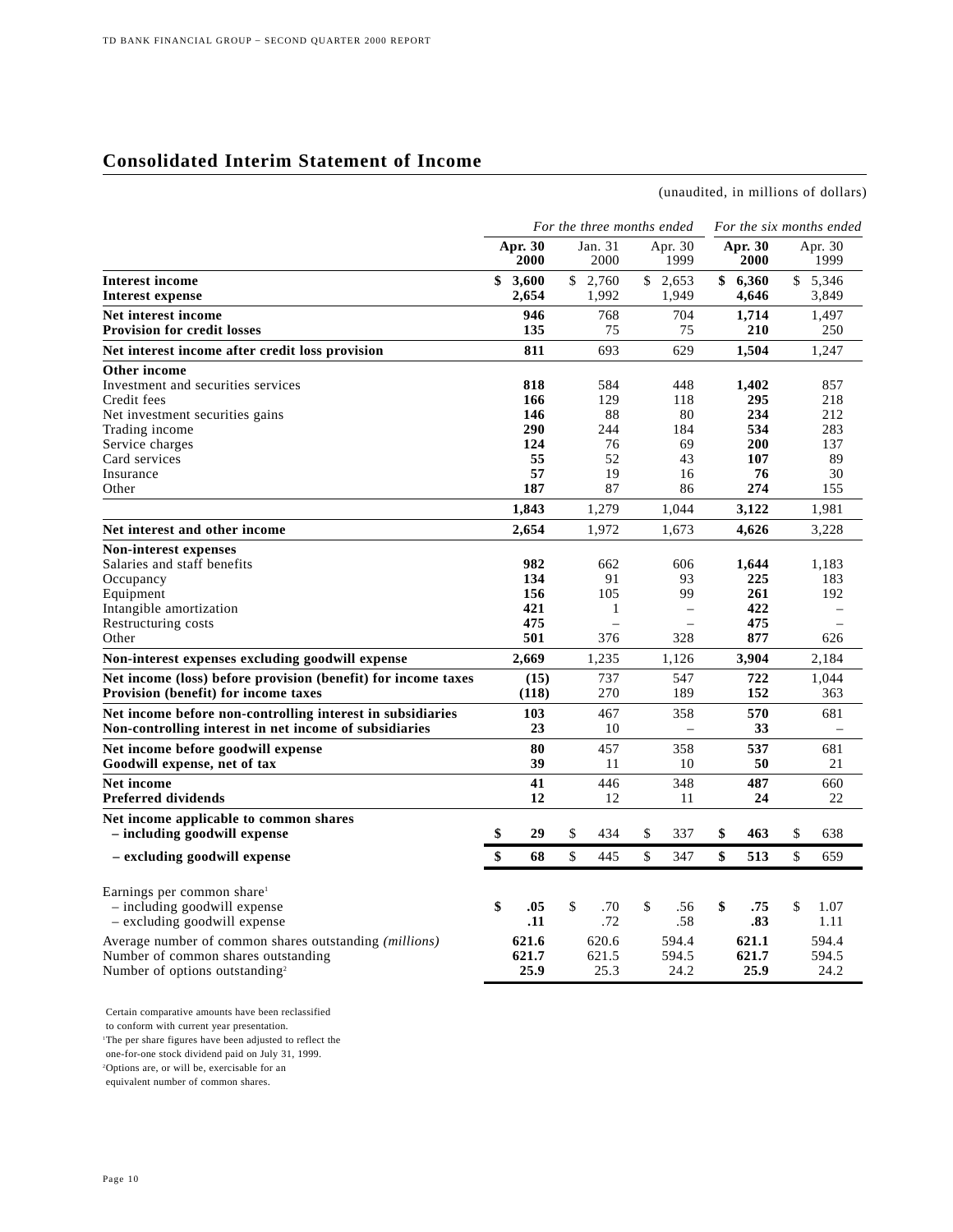## **Condensed Consolidated Balance Sheet**

|                                                                    | (unaudited, in millions of dollars) |                 |                 |  |  |  |  |  |
|--------------------------------------------------------------------|-------------------------------------|-----------------|-----------------|--|--|--|--|--|
|                                                                    |                                     | As at           |                 |  |  |  |  |  |
|                                                                    | Apr. 30<br>2000                     | Jan. 31<br>2000 | Apr. 30<br>1999 |  |  |  |  |  |
| <b>Assets</b>                                                      |                                     |                 |                 |  |  |  |  |  |
| <b>Cash resources</b>                                              | \$<br>5,664                         | \$<br>8,972     | \$<br>7,596     |  |  |  |  |  |
| Securities purchased under resale agreements                       | 16,406                              | 26,898          | 20,536          |  |  |  |  |  |
| <b>Securities</b>                                                  |                                     |                 |                 |  |  |  |  |  |
| Investment                                                         | 27,676                              | 16,858          | 16,188          |  |  |  |  |  |
| Trading                                                            | 56,738                              | 55,272          | 47,635          |  |  |  |  |  |
|                                                                    | 84,414                              | 72,130          | 63,823          |  |  |  |  |  |
| Loans (net of allowance for credit losses)                         |                                     |                 |                 |  |  |  |  |  |
| Residential mortgages                                              | 46,446                              | 31,921          | 33,343          |  |  |  |  |  |
| Consumer instalment and other personal                             | 34,232                              | 25,259          | 18,819          |  |  |  |  |  |
| Business and government                                            | 40,998                              | 38,107          | 38,235          |  |  |  |  |  |
|                                                                    | 121,676                             | 95,287          | 90,397          |  |  |  |  |  |
| <b>Customers' liability under acceptances</b>                      | 8.099                               | 8,247           | 8,861           |  |  |  |  |  |
| Other assets                                                       | 33,824                              | 22,381          | 16,828          |  |  |  |  |  |
|                                                                    | \$270,083                           | \$233,915       | \$208,041       |  |  |  |  |  |
| <b>Liabilities</b>                                                 |                                     |                 |                 |  |  |  |  |  |
| <b>Deposits</b>                                                    |                                     |                 |                 |  |  |  |  |  |
| Personal                                                           | \$<br>92,758                        | \$54,805        | 50,783<br>\$    |  |  |  |  |  |
| Business and government                                            | 98,801                              | 102,672         | 90,482          |  |  |  |  |  |
|                                                                    | 191,559                             | 157,477         | 141,265         |  |  |  |  |  |
| <b>Acceptances</b>                                                 | 8,099                               | 8,247           | 8,861           |  |  |  |  |  |
| Obligations related to securities sold short                       | 16,110                              | 18,817          | 16,034          |  |  |  |  |  |
| Obligations related to securities sold under repurchase agreements | 13,013                              | 16,075          | 15,207          |  |  |  |  |  |
| <b>Other liabilities</b>                                           | 23,251                              | 17,853          | 14,552          |  |  |  |  |  |
| Subordinated notes and debentures                                  | 4,327                               | 3,181           | 3,411           |  |  |  |  |  |
| Non-controlling interest in subsidiaries                           | 1,623                               | 339             |                 |  |  |  |  |  |
| <b>Shareholders' equity</b>                                        |                                     |                 |                 |  |  |  |  |  |
| Preferred                                                          | 1,225                               | 931             | 830             |  |  |  |  |  |
| Common                                                             | 10,876                              | 10,995          | 7,881           |  |  |  |  |  |
|                                                                    | \$270,083                           | \$233,915       | \$208,041       |  |  |  |  |  |

Certain comparative amounts have been reclassified to conform with current year presentation.

## **Condensed Consolidated Statement of Shareholders' Equity**

|                                             | For the six months ended |                 |  |  |  |  |
|---------------------------------------------|--------------------------|-----------------|--|--|--|--|
|                                             | Apr. 30<br>2000          | Apr. 30<br>1999 |  |  |  |  |
| Balance at beginning of period              | 11,533<br>SS.            | 8,533<br>S.     |  |  |  |  |
| Issue of common shares                      | 44                       | 4               |  |  |  |  |
| Issue of preferred shares                   | 392                      |                 |  |  |  |  |
| Net income                                  | 487                      | 660             |  |  |  |  |
| Dividends                                   | (285)                    | (224)           |  |  |  |  |
| Unrealized net foreign currency translation |                          |                 |  |  |  |  |
| losses, net of income taxes                 | (42)                     | (232)           |  |  |  |  |
| Other                                       | (28)                     | (30)            |  |  |  |  |
| Balance at end of period                    | 12,101                   | 8.711           |  |  |  |  |

(unaudited, in millions of dollars)